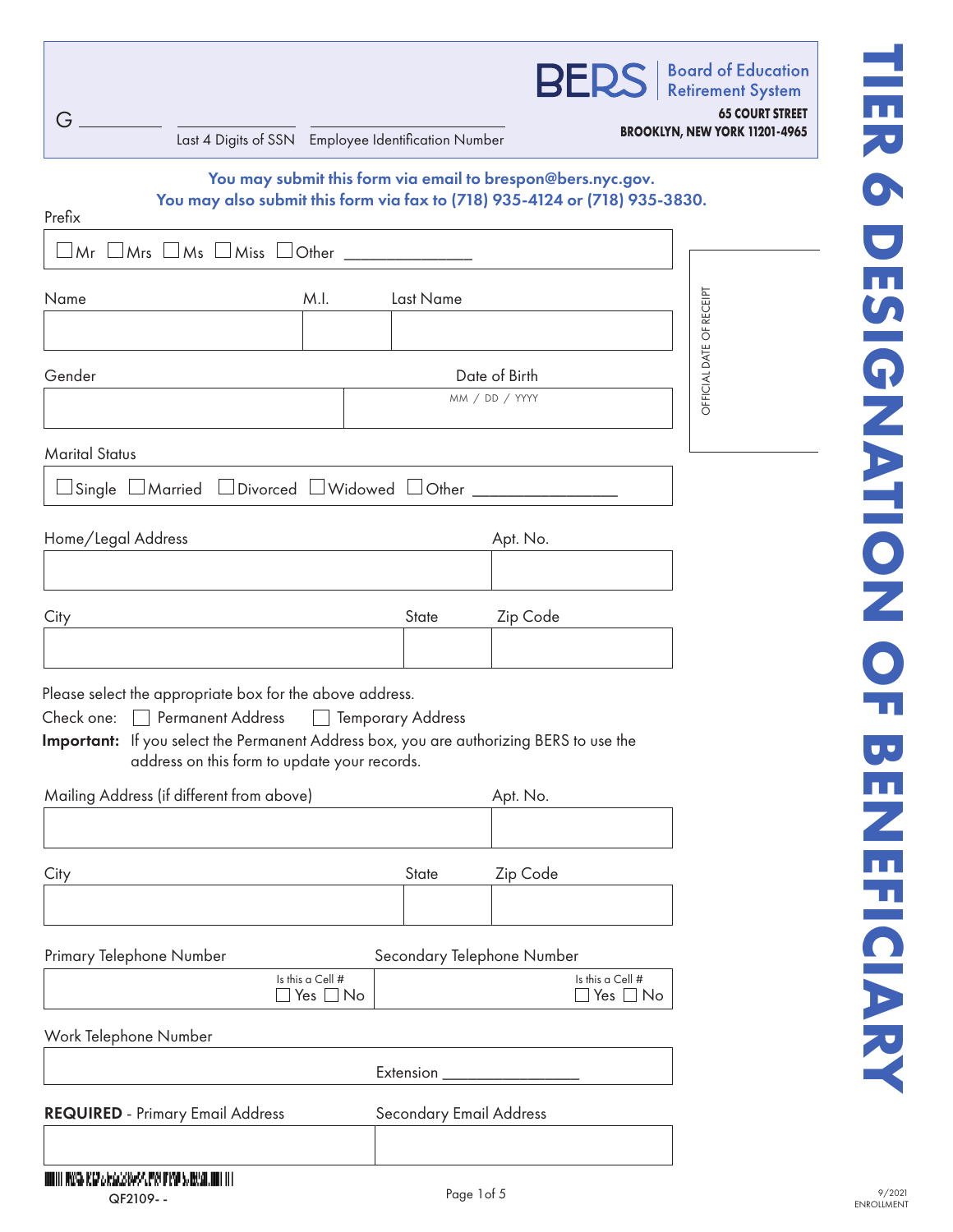**RFDS** 

**Board of Education Retirement System 65 COURT STREET**

**BROOKLYN, NEW YORK 11201-4965**

Last 4 Digits of SSN

Employee Identification Number

## To be valid this form must be filed with the Board of Education Retirement System. Before designating any beneficiaries, please read the "Instructions for Designation of Beneficiary" informational sheet which can be found on the website.

# BENEFICIARY DESIGNATION

This designation supersedes all previously filed designation of beneficiary selection filed under the Regular Program, and governs only the payment of benefits thereunder. A separate form which is available upon request from the Retirement System is necessary in order to designate a beneficiary to receive benefits under the TDA.

In accordance with the rules and regulations governing the Board of Education Retirement System, I hereby authorize BERS to cancel any previous beneficiary designation made by me with regard to my account under the Regular Program and nominate the beneficiary(ies) named herein to receive such benefits, including accumulated member contributions, as may become payable under the plan selected by me. I reserve the right to change, in a manner prescribed by the Board, any beneficiary designated herein.

Should I fail to execute this form properly my previous designation of beneficiary will remain in full force and effect. Payment of any benefit will be designated according to the last designation which was properly executed, and if no previous designation was filed, payment of any benefit due will be made to my estate.

## DO NOT SIGN OR DATE UNLESS IN FRONT OF A NOTARY

| Signature: |  |
|------------|--|
|            |  |

 $G$ .

| State of ______________________ | County of $\_\_$                                                        | Affix official seal in the box below |
|---------------------------------|-------------------------------------------------------------------------|--------------------------------------|
|                                 | On this _______ day of _________________ in the year 20 _______         |                                      |
|                                 |                                                                         |                                      |
|                                 | to me known to be the individual described in and who executed the      |                                      |
|                                 | foregoing document, and he (she) duly acknowledged to me that he        |                                      |
|                                 | (she) executed the same, and the statements contained therein are true. |                                      |
|                                 |                                                                         |                                      |
|                                 |                                                                         |                                      |
|                                 | Signature of Notary Public or Commissioner of Deeds                     |                                      |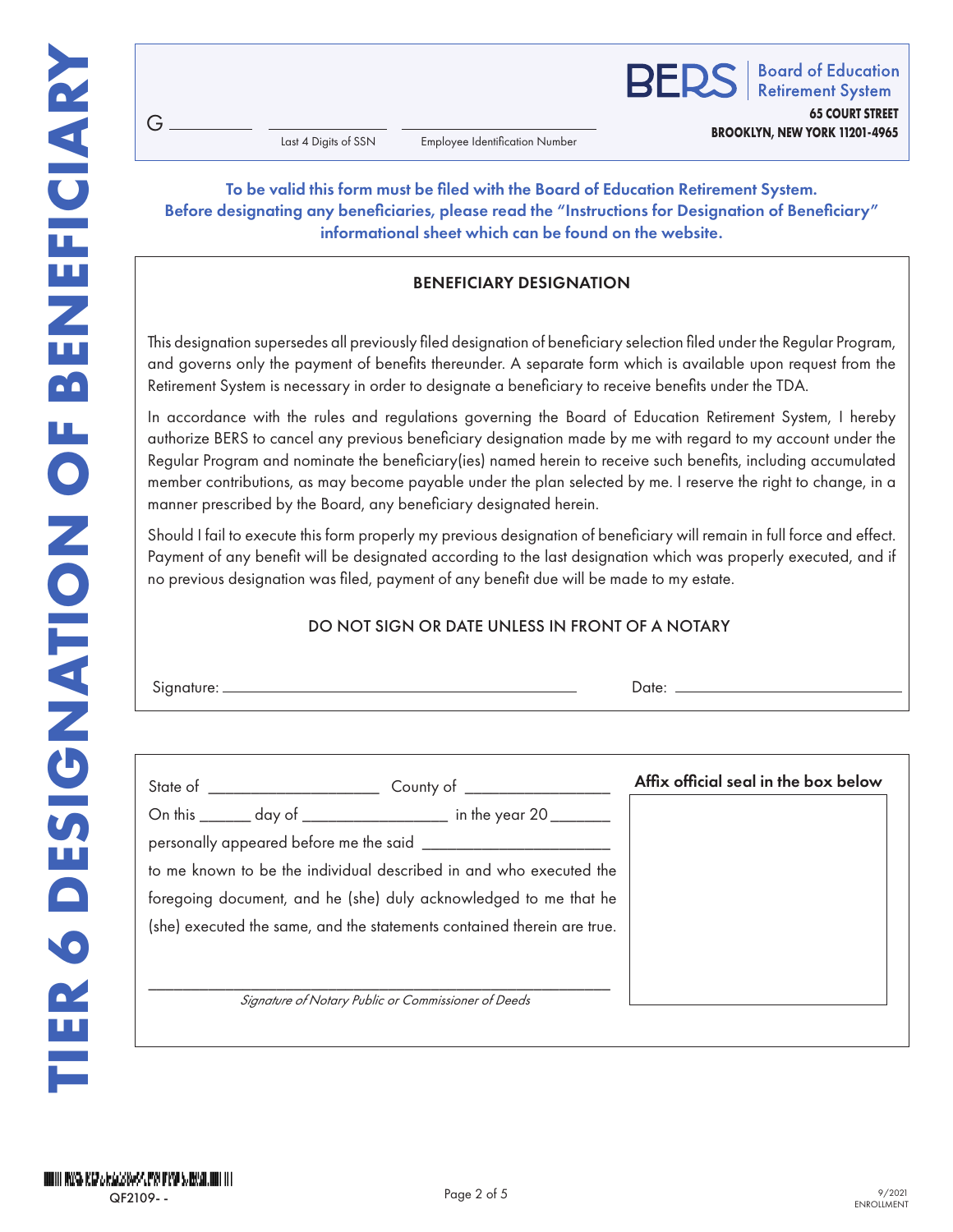

**Retirement System** 

**65 COURT STREET**

#### BENEFICIARY 1

G

| <b>First Name</b>                  |                                                                                                               | M.I. | Last Name               |                         |
|------------------------------------|---------------------------------------------------------------------------------------------------------------|------|-------------------------|-------------------------|
|                                    |                                                                                                               |      |                         |                         |
| Date of Birth                      | Relationship to Me                                                                                            |      |                         | REQUIRED - % of Benefit |
| MM / DD / YYYY                     |                                                                                                               |      |                         |                         |
| Mailing Address                    |                                                                                                               |      |                         | Apt. No.                |
|                                    |                                                                                                               |      |                         |                         |
| City                               |                                                                                                               |      | State                   | Zip Code                |
|                                    |                                                                                                               |      |                         |                         |
| <b>REQUIRED - Telephone Number</b> |                                                                                                               |      | <b>REQUIRED - Email</b> |                         |
|                                    |                                                                                                               |      |                         |                         |
|                                    |                                                                                                               |      |                         |                         |
|                                    | If more than one beneficiary is selected, you must select one of the following $\Box$ Otherwise or $\Box$ And |      |                         |                         |

## BENEFICIARY 2

| <b>First Name</b>                  |                                                                                                               | M.I. | Last Name               |       |                                |
|------------------------------------|---------------------------------------------------------------------------------------------------------------|------|-------------------------|-------|--------------------------------|
| Date of Birth<br>MM / DD / YYYY    | Relationship to Me                                                                                            |      |                         |       | <b>REQUIRED - % of Benefit</b> |
| Mailing Address                    |                                                                                                               |      |                         |       | Apt. No.                       |
| City                               |                                                                                                               |      |                         | State | Zip Code                       |
| <b>REQUIRED - Telephone Number</b> |                                                                                                               |      | <b>REQUIRED - Email</b> |       |                                |
|                                    | If more than one beneficiary is selected, you must select one of the following $\Box$ Otherwise or $\Box$ And |      |                         |       |                                |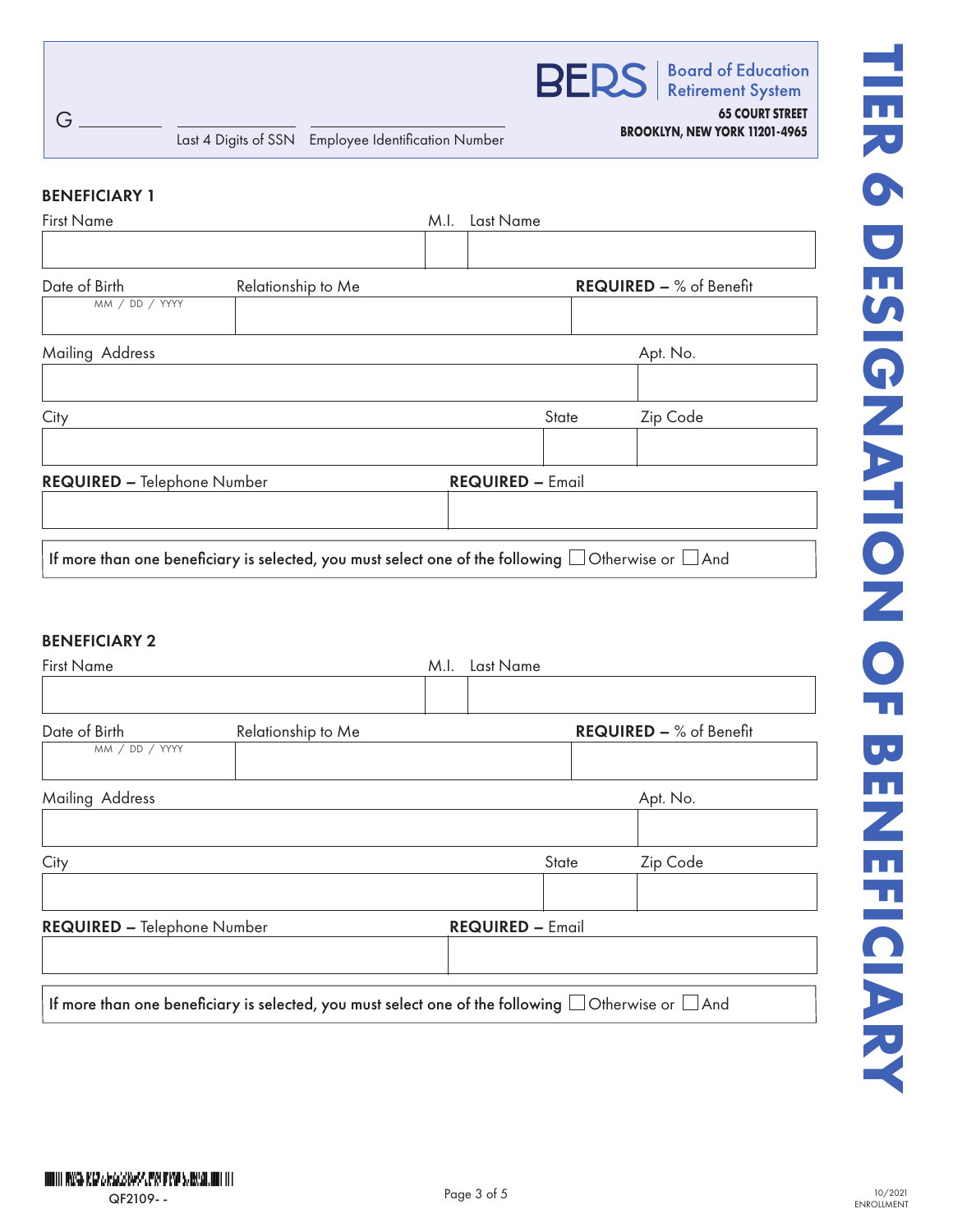| G                                                                                                             | Last 4 Digits of SSN | <b>Employee Identification Number</b> |      |                         |       | <b>BERS</b>   Board of Education<br><b>65 COURT STREET</b><br>BROOKLYN, NEW YORK 11201-4965 |
|---------------------------------------------------------------------------------------------------------------|----------------------|---------------------------------------|------|-------------------------|-------|---------------------------------------------------------------------------------------------|
| <b>BENEFICIARY 3</b>                                                                                          |                      |                                       |      |                         |       |                                                                                             |
| <b>First Name</b>                                                                                             |                      |                                       | M.I. | Last Name               |       |                                                                                             |
| Date of Birth<br>MM / DD / YYYY                                                                               | Relationship to Me   |                                       |      |                         |       | <b>REQUIRED - % of Benefit</b>                                                              |
| Mailing Address                                                                                               |                      |                                       |      |                         |       | Apt. No.                                                                                    |
| City                                                                                                          |                      |                                       |      |                         | State | Zip Code                                                                                    |
| REQUIRED - Telephone Number                                                                                   |                      |                                       |      | <b>REQUIRED - Email</b> |       |                                                                                             |
| If more than one beneficiary is selected, you must select one of the following $\Box$ Otherwise or $\Box$ And |                      |                                       |      |                         |       |                                                                                             |
| <b>DENIEEICIA DV A</b>                                                                                        |                      |                                       |      |                         |       |                                                                                             |

#### BENEFICIARY 4

| <b>First Name</b>                  |                                                                                                               | Last Name<br>M.I. |                         |                         |
|------------------------------------|---------------------------------------------------------------------------------------------------------------|-------------------|-------------------------|-------------------------|
|                                    |                                                                                                               |                   |                         |                         |
| Date of Birth<br>MM / DD / YYYY    | Relationship to Me                                                                                            |                   |                         | REQUIRED - % of Benefit |
|                                    |                                                                                                               |                   |                         |                         |
| Mailing Address                    |                                                                                                               |                   |                         | Apt. No.                |
|                                    |                                                                                                               |                   |                         |                         |
| City                               |                                                                                                               |                   | State                   | Zip Code                |
|                                    |                                                                                                               |                   |                         |                         |
| <b>REQUIRED - Telephone Number</b> |                                                                                                               |                   | <b>REQUIRED - Email</b> |                         |
|                                    |                                                                                                               |                   |                         |                         |
|                                    | If more than one beneficiary is selected, you must select one of the following $\Box$ Otherwise or $\Box$ And |                   |                         |                         |